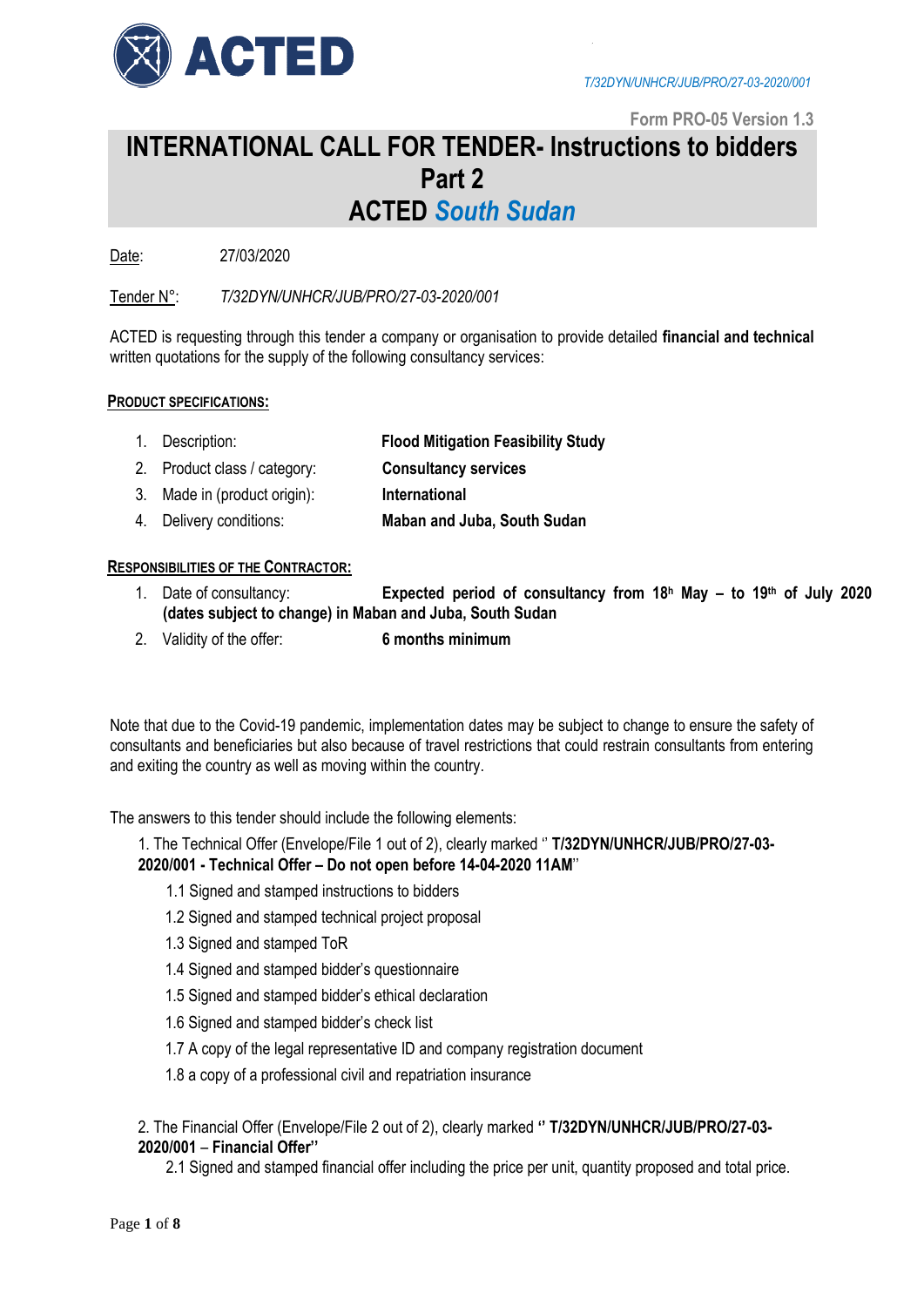

2.2 Terms of delivery and payment. Please note that while partial payments can be negotiated, advance payments are against ACTED's procurement policy and will not be accepted.

2.3 Signed and stamped instructions to bidders.

2.4 A copy of the legal representative ID and company registration document

2.5 Bank account details

## **SPECIFIC CONDITIONS:**

- 1. ACTED security rules will have to be strictly followed throughout the duration of the contract.
- 2. Accommodation and transportation in South Sudan will be provided by ACTED. Other subsistence expenses (meals, sundry items, etc.) and international flights should be included in a proposal cost.
- 3. International companies and individuals should subscribe a professional civil insurance valid in South Sudan, as well as repatriation insurance. Therefore, the copy of both insurance certificates has to be submitted along with their offer.

## **EVALUATION CRITERIA:**

| Technical proposal – 70% of the overall score                                                                |     |  |  |  |  |
|--------------------------------------------------------------------------------------------------------------|-----|--|--|--|--|
| 1. Experience of the consultant on similar studies (overall rating of 20% out of 70%)                        |     |  |  |  |  |
| a) Cover letter explaining how you meet the aforementioned requirements with an emphasis on experience in    |     |  |  |  |  |
| 20%<br>flood mitigation studies and work in eastern and horn of African region or in South Sudan - 10 points |     |  |  |  |  |
| b) Previous experience - 10 points<br>c) Samples of flood mitigation studies - 10 points                     |     |  |  |  |  |
| 2. Approach and methodology (overall rating of 30% out of 70%)                                               |     |  |  |  |  |
| a) Overall objective of the flood mitigation study $-10$ points                                              |     |  |  |  |  |
| b) Methodology - 10 points                                                                                   |     |  |  |  |  |
| Adapted and contextualised methodology for flood mitigation study in Maban                                   |     |  |  |  |  |
| Study of delineated area                                                                                     |     |  |  |  |  |
| Analysis on peak sediment and flood<br>٠                                                                     |     |  |  |  |  |
| Developing hydrograph for river                                                                              |     |  |  |  |  |
| Practical structural and non-structural analysis                                                             |     |  |  |  |  |
| Project formulation experience                                                                               |     |  |  |  |  |
| c) Work schedule - 10 points                                                                                 |     |  |  |  |  |
| Activity schedule                                                                                            |     |  |  |  |  |
| Team organisation                                                                                            | 30% |  |  |  |  |
| Staff duty matrix                                                                                            |     |  |  |  |  |
| Staffing schedule<br>٠                                                                                       |     |  |  |  |  |
| d) Transfer of technology to the team on the ground for the future use $-10$ points                          |     |  |  |  |  |
| e) Innovativeness - 10 points                                                                                |     |  |  |  |  |
| Innovativeness of study and investigation                                                                    |     |  |  |  |  |
| Design<br>٠                                                                                                  |     |  |  |  |  |
| Implementation management                                                                                    |     |  |  |  |  |
| f) Proposal presentation - 10 points                                                                         |     |  |  |  |  |
| Conciseness                                                                                                  |     |  |  |  |  |
| Clarity                                                                                                      |     |  |  |  |  |
| Completeness                                                                                                 |     |  |  |  |  |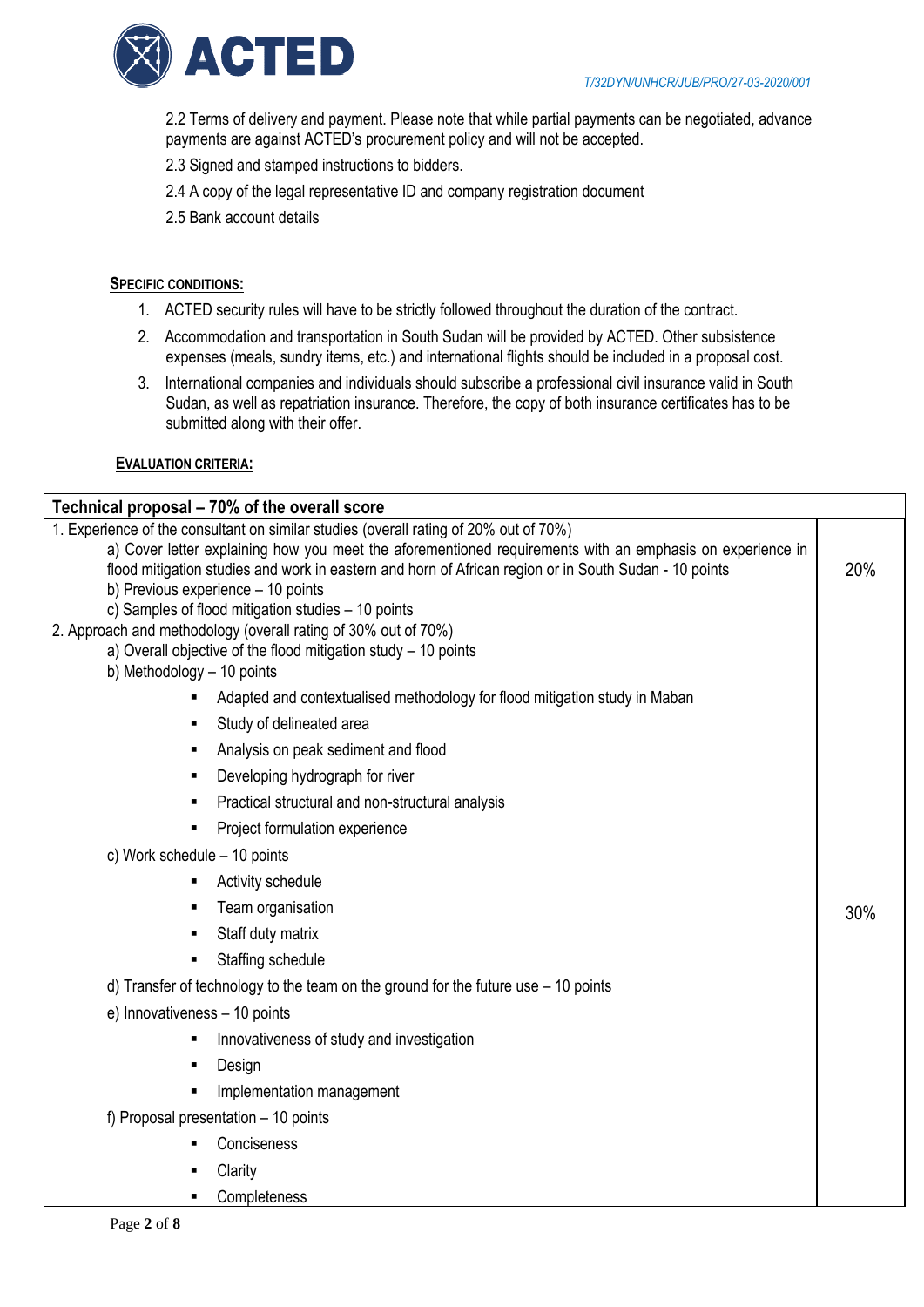

| 3. Key staff allocated for the project (overall rating of 20% out of 70%)<br>a) Water Resource Engineer / Team Leader - 10 points<br>b) Hydrologist - 10 points<br>c) GIS and Remote Sensing Specialist - 10 points<br>d) Environmental Specialist - 10 points<br>e) Social Work Expert - 10 points | 20%  |
|-----------------------------------------------------------------------------------------------------------------------------------------------------------------------------------------------------------------------------------------------------------------------------------------------------|------|
| Financial proposal – 30% of the overall score                                                                                                                                                                                                                                                       |      |
| Financial                                                                                                                                                                                                                                                                                           | 30%  |
| <b>TOTAL</b>                                                                                                                                                                                                                                                                                        | 100% |

#### **GENERAL CONDITIONS:**

1. The **closing date** of this tender is fixed **on 13/04/2020 at 17:00 (Juba local time)** in ACTED office at the following address:

## **Hai Cinema, Plot 64, block AXII, Juba South Sudan**or

by email at: [south-sudan.tender@acted.org,](mailto:south-sudan.tender@acted.org,) **CC [tender@acted.org](mailto:tender@acted.org)**

2. The offer to the call for tender will not result in the award of a contract.

3. Unsealed envelope and late offers will not be considered.

4. To ensure that funds are used exclusively for humanitarian purposes and in accordance with donors' compliance requirements, all contract offers are subject to the condition that contractors do not appear on antiterrorism lists, in line with ACTED's anti-terrorism policy. To this end, ACTED reserves the right to carry out antiterrorism checks on contractor, its board members, staff, volunteers, consultants, financial service providers and sub-contractor.

*NOTE: ACTED adopts a zero tolerance approach towards corruption and is committed to respecting the highest standards in terms of efficiency, responsibility and transparency in its activities. In particular, ACTED has adopted a participatory approach to promote and ensure transparency within the organization and has set up a Transparency focal point (Transparency Team supervised by the Director of Audit and Transparency) via a specific e-mail address. As such, if you witness or suspect any unlawful, improper or unethical act or business practices (such as soliciting, accepting or attempting to provide or accept any kickback) during the tendering process, please contact the following phone number [add number] and/or send an e-mail to transparency@acted.org.*

Name \_\_\_\_\_\_\_\_\_\_\_\_\_\_\_\_\_\_\_\_\_\_\_\_\_ Position: \_\_\_\_\_\_\_\_\_\_\_\_\_\_\_\_\_\_\_\_\_\_\_\_\_\_\_\_\_

Signature & Stamp: \_\_\_\_\_\_\_\_\_\_\_\_\_\_\_\_\_\_\_\_\_\_\_ Date: \_\_\_\_\_\_\_\_\_\_\_\_\_\_\_\_\_\_\_\_\_\_\_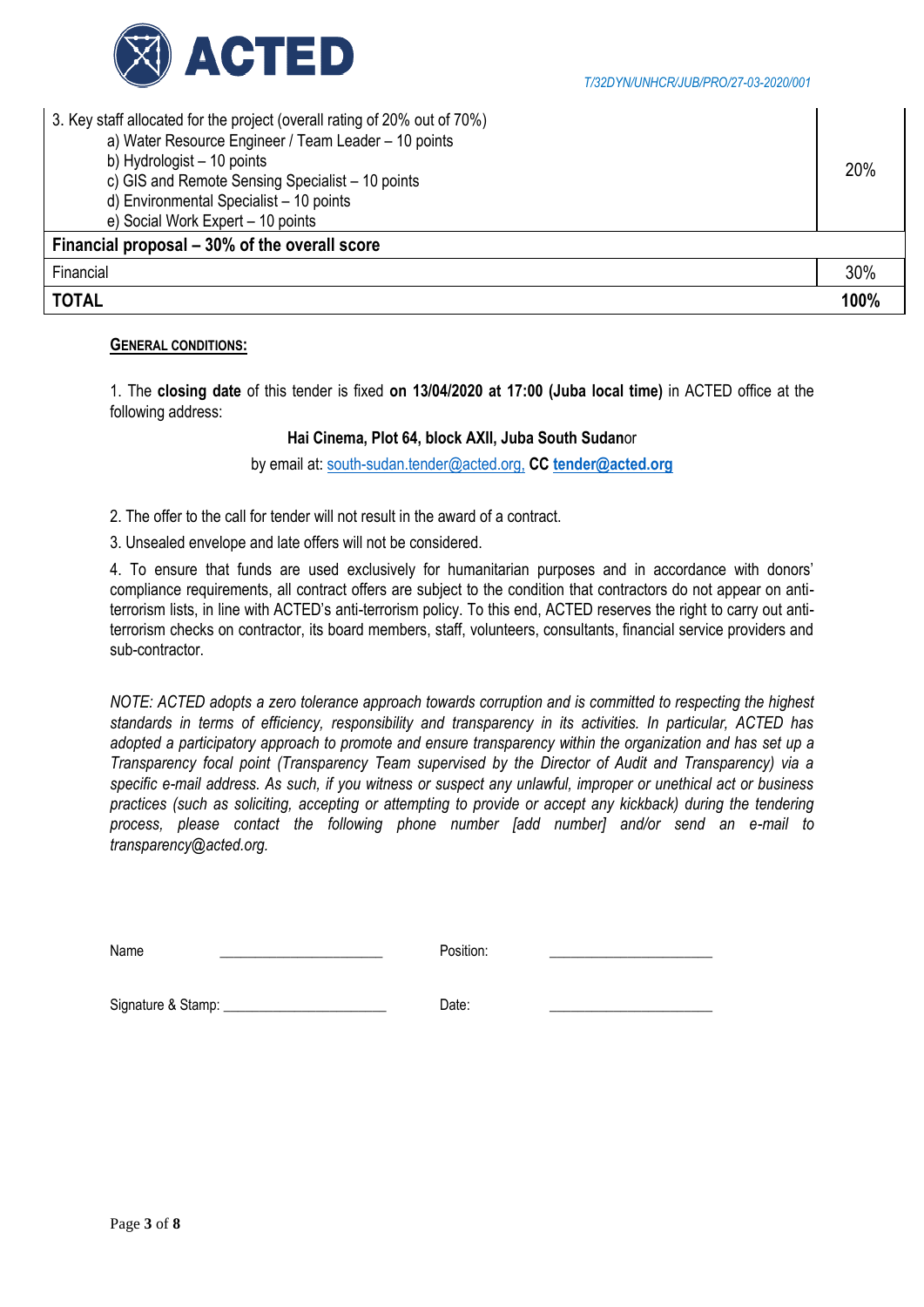

*T/32DYN/UNHCR/JUB/PRO/27-03-2020/001*

# **Financial Offer**

## **Envelope 2 out of 2 or File 2 out of 2**

Page **4** of **8**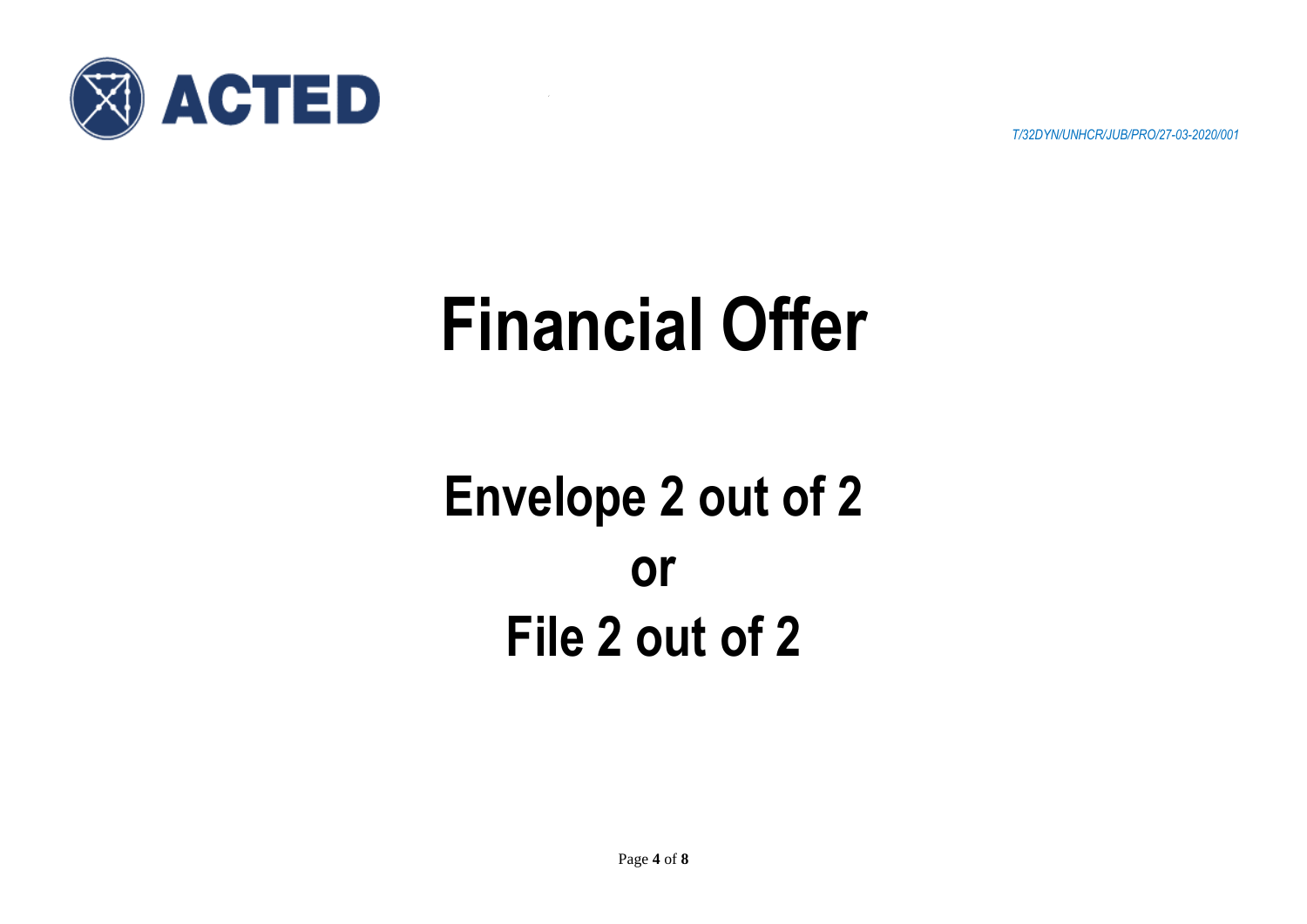

*T/32DYN/UNHCR/JUB/PRO/27-03-2020/001*

## **FINANCIAL OFFER ACTED South Sudan**

Date:

## Tender N°: **T/32DYN/UNHCR/JUB/PRO/27-03-2020/001**

## **To be Filled by Bidder (COMPULSORY)**

#### *Important Note:*

- *Financial offer MUST be submitted in a separate envelope/file from the technical proposal.*
- All scores will be calculated proportionally (the maximum number of scores will be awarded to a bidder providing the most of the experience/ the strongest proposal / most experienced *staff / best quality samples of the training materials available and/or best price. All other bidders will be scored proportionally).*

## **Details of Bidding Company:**

| $1_{\cdot}$ |                  | Company Name:                             |                                                   |            |
|-------------|------------------|-------------------------------------------|---------------------------------------------------|------------|
| 2.          |                  | Company Authorized Representative Name: ( |                                                   |            |
| 3.          |                  | Company Registration No:                  |                                                   |            |
|             |                  |                                           | No/Country/ Ministry                              |            |
| 4.          |                  | <b>Company Specialization:</b>            |                                                   |            |
| 5.          | Mailing Address: |                                           |                                                   |            |
|             |                  |                                           | Country/Governorate. /City/St name/Shop-Office No |            |
|             | a.               | <b>Contact Numbers:</b>                   | (Land Line:                                       | Mobile No: |
|             | b.               | E-mail Address:                           |                                                   |            |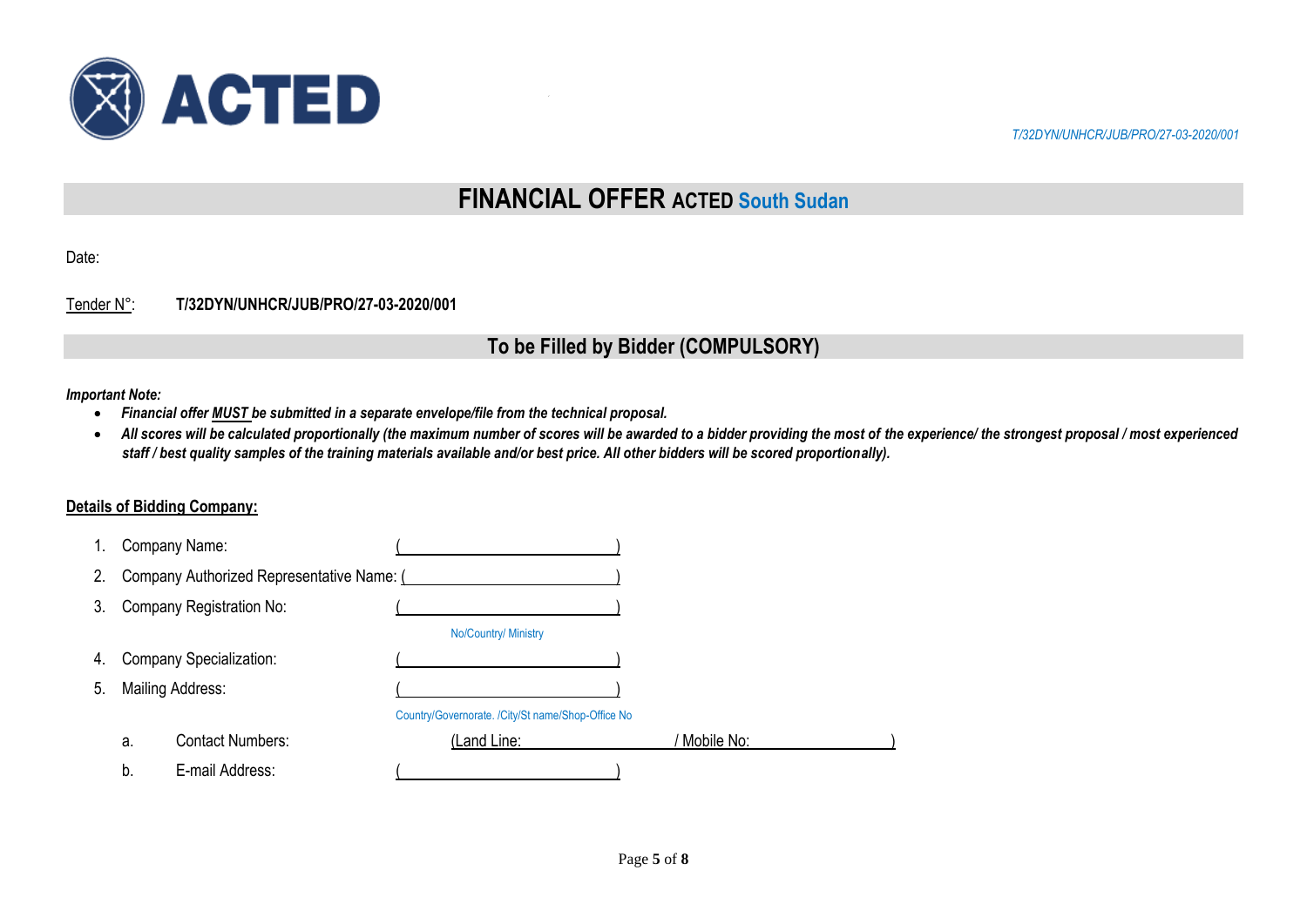

I undersigned \_\_\_\_\_\_\_\_\_\_\_\_\_\_\_\_\_\_\_\_\_\_\_\_, agree to provide ACTED, non-profit NGO, with items answering the following specifications, according to the general conditions and responsibilities that I engage myself to follow.

## **PLEASE FILL IN THE FOLLOWING TABLE CORRESPONDING TO FLOOD MITIGATION STUDY**

| Item           | <b>Description</b>                                                          | <b>Deliverable</b>                              | <b>Unit</b> | Quantity | Quantity<br>proposed by<br>the<br>consultant (if<br>different) | Unit price in USD<br>including all taxes and<br>fees | Total price in USD<br>including all taxes<br>and fees |
|----------------|-----------------------------------------------------------------------------|-------------------------------------------------|-------------|----------|----------------------------------------------------------------|------------------------------------------------------|-------------------------------------------------------|
|                | Data collection and progress report (3 weeks)                               | Progress report                                 | Man days    | 15       |                                                                |                                                      |                                                       |
| $\overline{2}$ | Draft Feasibility study report (1 week)                                     | Feasibility study<br>report (1st draft)         | Man days    | 6        |                                                                |                                                      |                                                       |
| 3              | Workshops (Maban and Juba) on feasibility study<br>report (2 weeks)         | 1 Workshop in<br>Maban<br>1 Workshop in<br>Juba | Man days    | 10       |                                                                |                                                      |                                                       |
| 6              | Final Feasibility Study Report (2 weeks)                                    | <b>Final Feasibility</b><br><b>Study Report</b> | Man days    | 10       |                                                                |                                                      |                                                       |
| $\overline{7}$ | Submission of maps (A0) soft and hard copies<br>(50copies)                  | Maps A0 - soft<br>and 50 hard<br>copies         | Man days    | 5        |                                                                |                                                      |                                                       |
| 8              | Overheads - including international flight ticket,<br>visas, per diem, etc. |                                                 | Lumpsum     |          |                                                                |                                                      |                                                       |
|                |                                                                             |                                                 |             |          |                                                                |                                                      |                                                       |

**TOTAL**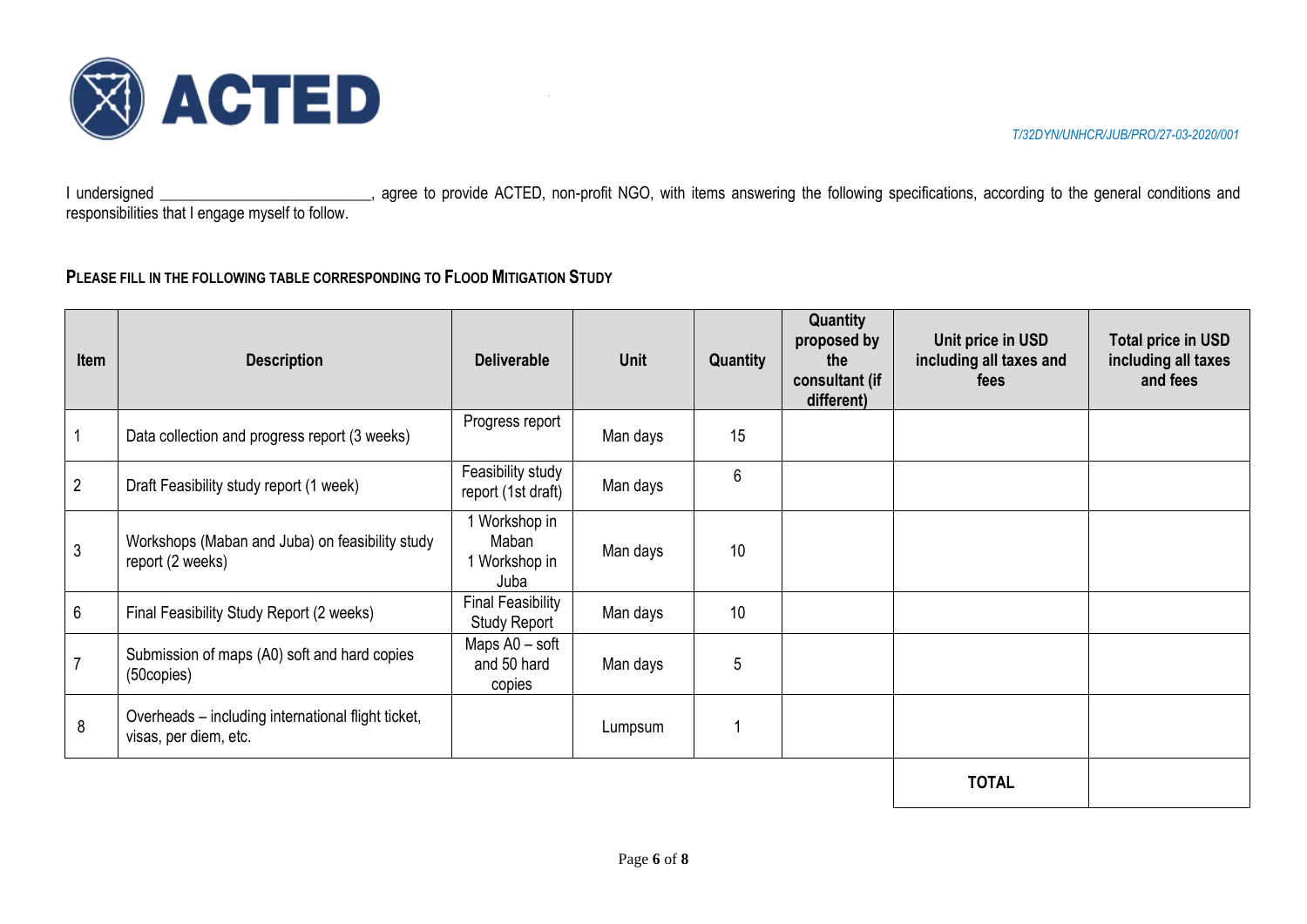

#### **BIDDER'S COMMENTS/REMARKS:**

| 2 |  |
|---|--|
|   |  |
|   |  |

## **DELIVERY CONDITIONS GUARANTEED BY THE BIDDER:**

................................................. Days for 100% of the service

## **BIDDER'S TERMS AND CONDITIONS:**

- 1. Valid of the offer: \_\_\_\_\_\_\_\_\_\_\_\_\_\_\_\_\_\_\_\_\_\_\_\_\_\_\_\_\_\_\_\_\_(recommended: 6 months or more)
- 2. Terms of delivery: \_\_\_\_\_\_\_\_\_\_\_\_\_\_\_\_\_\_\_\_\_\_\_
- 3. Terms of payment: \_\_\_\_\_\_\_\_\_\_\_\_\_\_\_\_\_\_\_\_\_\_\_

Name of Bidder's Authorized Representative:

Authorized signature and stamp: \_\_\_\_\_\_\_\_\_\_\_\_\_\_\_\_\_\_\_\_\_\_\_\_

Date: \_\_\_\_\_\_\_\_\_\_\_\_\_\_